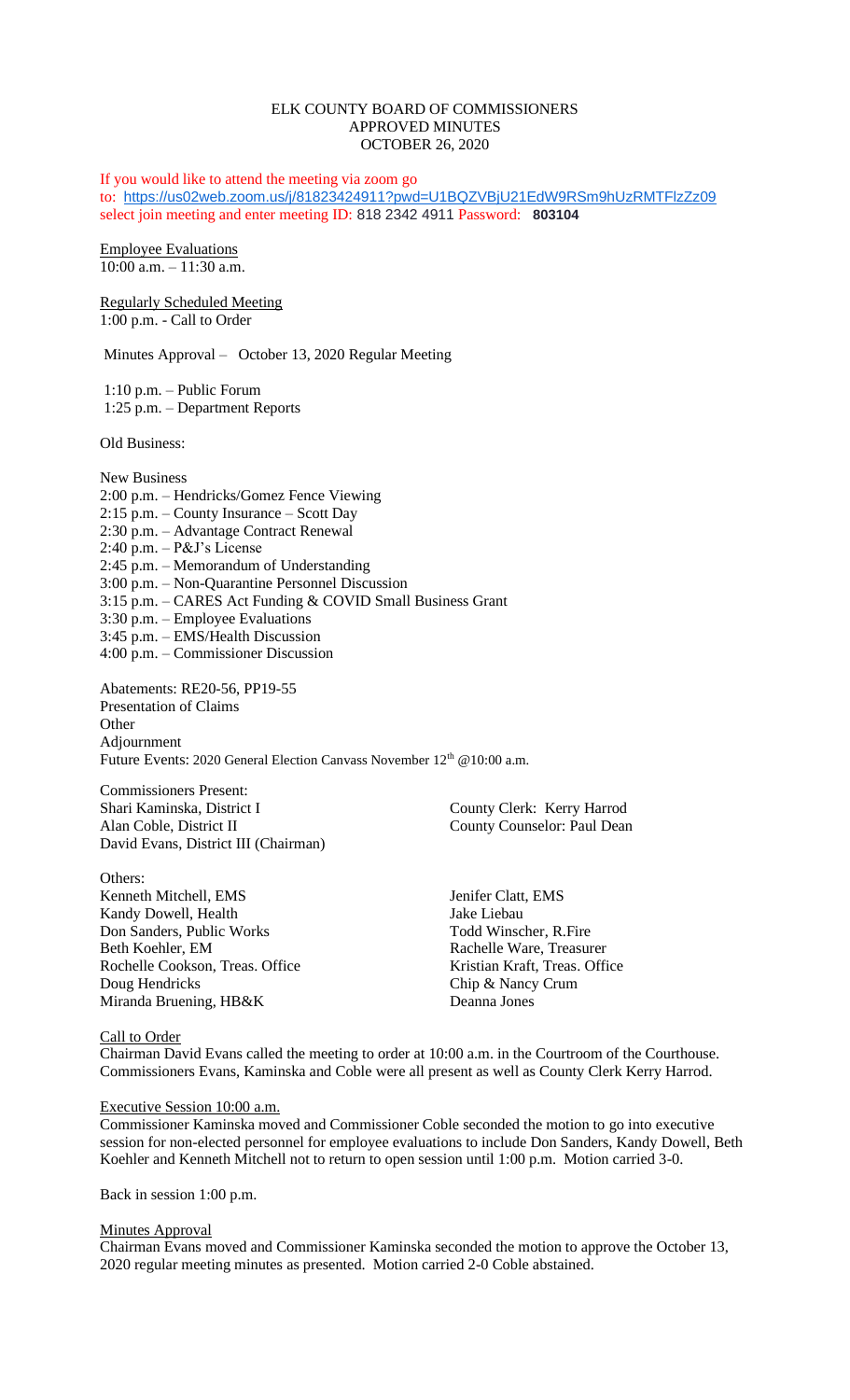## Public Forum

Stephanie Ollenborger asked the Commission for approval to purchase new Courthouse Christmas decorations. Commissioner Coble moved and Commissioner Kaminska seconded the motion to allow the purchase of up to \$500 for Courthouse Christmas decorations. Motion carried 3-0.

# EMS

Kenneth Mitchell handed in the report for September. The EMS department had 13 runs with collections totaling \$14,408.83. Mr. Mitchell stated there are CPR guidelines that are going to change next year and the training for this will need to be done by February 2021. There will be no cost for the training.

## **Health**

Kandy Dowell stated there are no new COVID cases and both schools are in level green. Mrs. Dowell said 400 flu shot have been given so far and they only have 5 high doses left.

## Public Works

### Road

Don Sanders presented paperwork from KDOT for a bridge replacement on bridge number 8-G.7 on Road 8 between Oxen and Native that needs signed. This bridge should be built in 2023 with an 80/20 split money agreement. Commissioner Coble moved and Commissioner Kaminska seconded the motion to sign the KDOT bridge replacement paperwork for bridge number 8-G7. Motion carried 3-0. Mr. Sanders stated a KDOT LBIP Grant for \$150,000 has been applied for. This funding will be used to

replace the bridge on Blackjack about ¼ of mile west of Hwy 99, if received. Starbuck Construction will start the repairs on the Road 20 and Junebug bridge south of the low water bridge that was damaged from last years rains the cost of the repair will be \$8,500.

Mr. Sanders stated there will be two payments a year to the Bank of Commerce in the amount of \$14,193.32 for the 2021 Western Star Semi and the interest rate will be 1.72%. A County dump truck will be a trade for \$10,000. The delivery date should be mid to late December 2020. Commissioner Kaminska moved and Commissioner Coble seconded the motion to finance the 2021 Wester Star tractor through the Bank of Commerce in the loan amount of \$55,574.00 at an interest rate of 1.72% for 2 years. Motion carried 3-0.

Mr. Sanders stated Killdeer moving west by Road 12 has been completed and is open. The Road Department will continue working west on Killdeer.

### Recycling

Mr. Sanders stated they have made contact with the City of Fredonia Public Works Department and have been able to sustain the recycling schedule. Mr. Sanders said the department is struggling with having enough help in the to keep the program running. The County needs volunteers or part time help. Commissioner Kaminska will publish an article in the Prairie Star to help bring this situation to the public's attention. For more information please contact the Public Works Department at 620-374-2580.

### Letter of Support

Kerry Harrod presented the letter of support for the Four County's Connections Transportation Program. The letter of support was signed.

## Advantage Computer Contract Renewal

Kerry Harrod presented the contract to the Commission. Commissioner Coble moved and Commissioner Kaminska seconded the motion to accept the contract from Advantage Computer for the annual renewal of the domain registration for the county in the amount of \$1,271.00. Motion carried 3-0.

## P&J's Cereal Malt Beverage License

Kerry Harrod presented the license for P&J's Quick Mart. Commissioner Kaminska moved and Commissioner Coble seconded the motion to sign the Cereal Malt Beverage License for P&J's Quick Mart for 2021. Motion carried 3-0.

## Memorandum of Understanding

Paul Dean will email the Memorandum of Understandings to Kerry Harrod.

## Non-Quarantine Personnel Discussion

Paul Dean will email the policy to Kerry Harrod and Ms. Harrod will distribute it to the department heads.

### Employee Evaluations

Kerry Harrod stated she has received most of the employee evaluations from the department heads.

## Employee Insurance

Scott Day presented the 2021 insurance proposals. There will be a 9% increase in the health insurance plan and no increase in the vision and dental plans. Mr. Day did quote a short-term disability plan. Kerry Harrod will hold a department head meeting to discuss and see if the County employees are interested in a disability plan. The disability plan will be discussed at the next meeting along with the dental plan.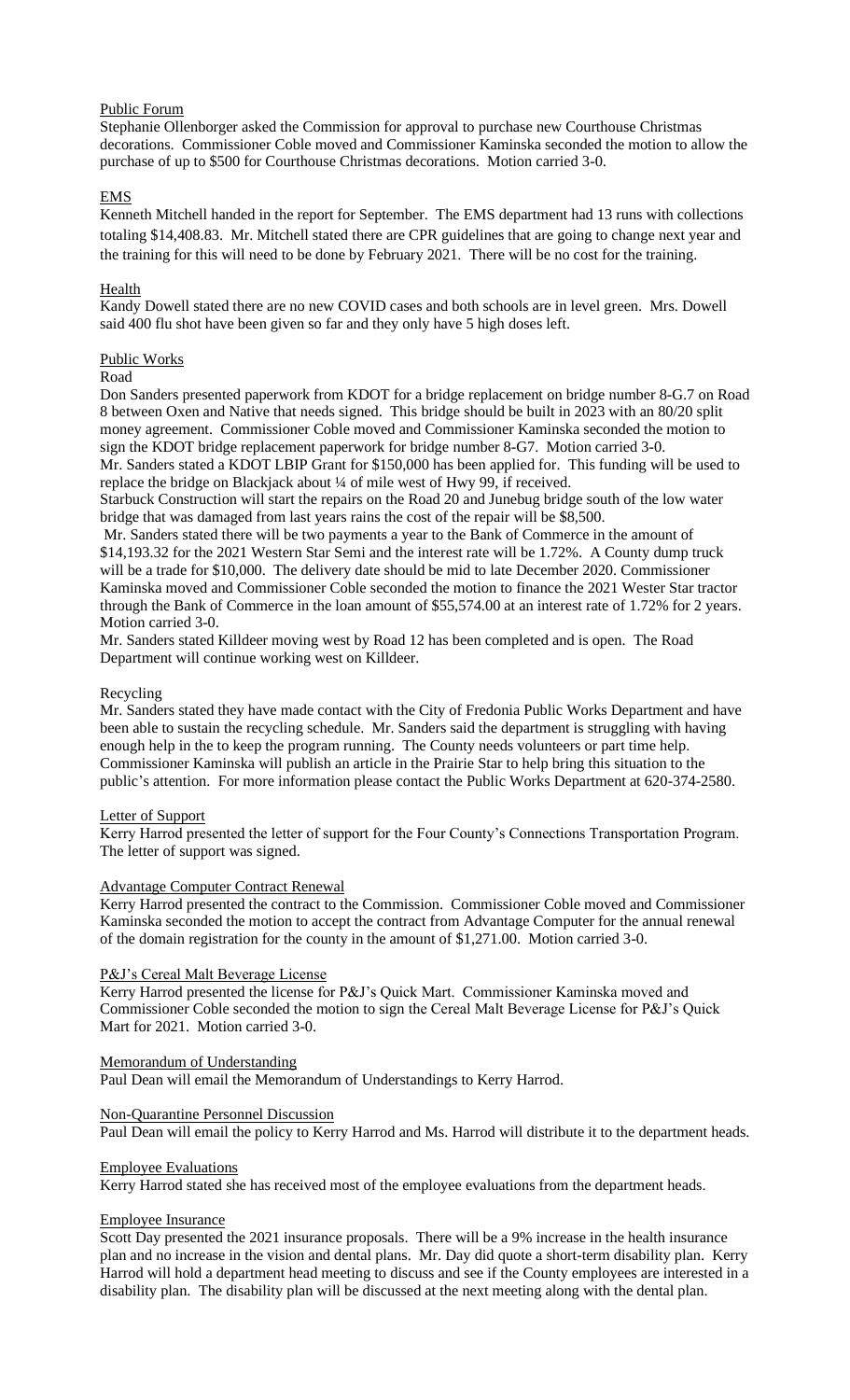Commissioner Kaminska moved and Commissioner Coble seconded the motion to renew our employee health insurance with Day Insurance Solutions at the proposed rates for 2021. Motion carried 3-0. Commissioner Kaminska moved and Chairman Evans seconded the motion to renew our Vision Care Direct Plan. Motion carried 3-0.

### Fence Viewing Order

This Order is in regards to the boundary fence between two properties owned by Douglas and Elizabeth Hendricks and Fabian and Jackie Gomez, in Township 28S, Range 10E, between the W1/2 SW1/4 of Section 19 and W1/2 NW1/4 of Section 30, on the East side of 99 Hwy, all contained in Elk County, Kansas. Commissioner Kaminska moved and Commissioner Coble seconded the motion to approve the Fence Viewing Order as presented. Motion carried 3-0. The order will be recorded in the Register of Deeds Office and mailed to the landowners.

### Fence Viewing Order

This Order is in regards to the boundary fence between two properties owned by Douglas and Elizabeth Hendricks and Fabian and Jackie Gomez, in Township 28S, Range 10E, between the East ½ and West ½ N1/2 NW1/4 of Section 30, on the East side of 99 Hwy, all contained in Elk County, Kansas. Commissioner Kaminska moved and Commissioner Coble seconded the motion to approve the Fence Viewing Order as presented. Motion carried 3-0. The order will be recorded in the Register of Deeds Office and mailed to the landowners.

### Break 2:45 p.m.

Commissioner Kaminska moved and Commissioner Coble seconded the motion to take a 10-minute break. Motion carried 3-0.

Back in session 2:55 p.m.

### CARES Act Funding

Deanna Jones stated the County has paid out \$134,558.53 so far. The cash balance is \$365,754.39. Commissioner Kaminska will send an email to Jason Crawford of USD 283 and Martin Burke of USD 282 regarding the status of daycare program.

### Executive Session 3:10 p.m.

Commissioner Kaminska moved and Commissioner Coble seconded the motion to go into executive session for 10-minutes to discuss legal matters with Paul Dean present. Motion carried 3-0.

Back in session 3:20 p.m. No action.

### Executive Session 3:20

Commissioner Kaminska moved and Commissioner Coble seconded the motion to go into executive session for10-minutes to discuss legal matters with Paul Dean present. Motion carried 3-0.

### Back in session 3:30 p.m.

Action: Commissioner Kaminska moved and Commissioner Coble seconded the motion to approve the following Small Business Grant Awards to Wilson Digital LLC of Moline \$4,000, Elk County Cuts of Howard \$3,000, Tidy Tots Day Care of Moline \$2,250, Dream Weaver Bar of Moline \$4,000, C Cross Custom Welding of Howard \$3,600, Cozy In Café of Longton \$5,000, Walter Auction Service of Howard \$5,000, 2nd Chances Vintage of Moline \$4,267, P&J Quick Mart of Howard \$5,000, County Line Construction of Longton \$1,000 for a total of \$37,117. Motion carried 3-0. These amounts will be paid out to the businesses November 9, 2020.

### EMS/Health Facility

Miranda Bruening of HB&K sent interior color options to be reviewed. Discussion was had regarding the interior colors. The decision was made to go with the grey for the interior color. Ms. Bruening will mail samples to the County Clerk's Office.

### **Warrants**

The warrant fund totals are as follows:

County General \$11,664.22, Ambulance \$167.04, Election \$90.36, Rural Fire District \$75.48, Health \$2,272.99, Road \$28,482.60, Noxious Weed \$1,460.00, Kansas 911 \$304.97, Emg Prep – EOC Grant Cares \$1,301.93, Diversion Fee \$1,168.00. Commissioner Coble moved and Commissioner Kaminska seconded the motion to pay the warrants in the amount of \$46,987.59. Motion carried 3-0. The warrant fund total for the SPARK/CARES Funding are CARES ACT Funding \$34,145.15. Commissioner Coble moved and Commissioner Kaminska seconded the motion to pay the warrants in the amount of \$34,145.15. Motion carried 3-0.